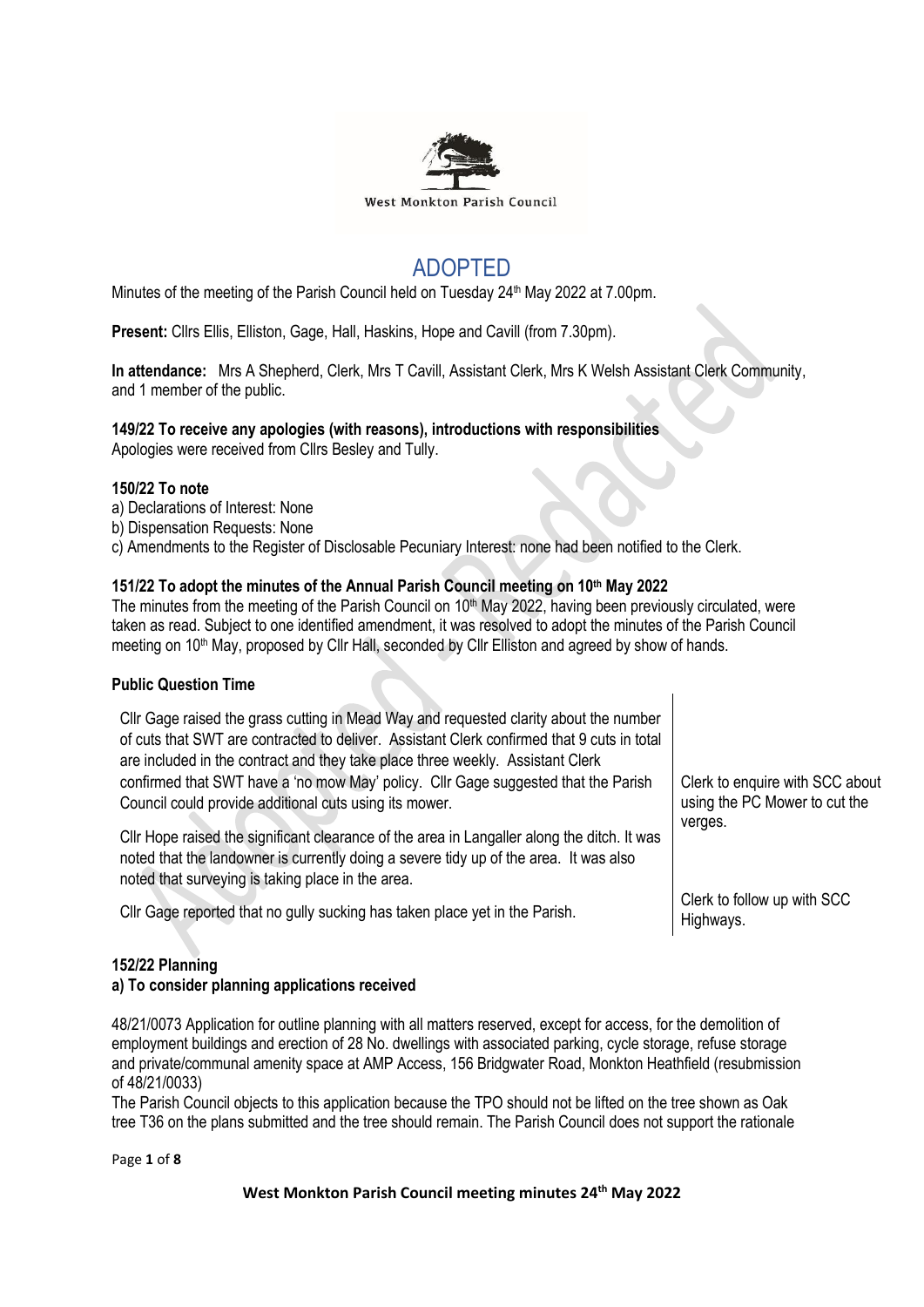put forward in the Arboricultural Report. The two no dig zones to protect trees on the boundary leave no room for error and should be re-evaluated.

As previously stated, access to the site from Pippin Road is recommended and stronger efforts to achieve such access should be pursued by the applicant.

All the previous comments from West Monkton Parish Council as tabled on the SWT website dated 13 Jan 2022 remain pertinent.

48/22/0023 Demolition of stable building and erection of 1 No. dwelling with associated works at Sidbrook Coach House, Sidbrook, West Monkton

Noted that the application 48/18/0055 has been granted and is still valid for four dwellings. The subsequent application 48/20/0008 for four more innovative and modern dwellings is still extant and a decision has yet to be made. But four dwellings of one sort or another have permission to be built.

The Stables lie adjacent to the red line of application 48/20/0008.

Proximity to Hestercombe SAC – quote from Planning Statement:

'Due to the fact the site is partly already developed and has otherwise been subject to high maintenance as garden and semi intensive pasture it is considered to be of low ecological value. It is also considered that the stable building is a of type of construction that means it is unlikely to provide any protected species habitat. It is noted that this application site lies in fairly close proximity of the Hestercombe House SAC, with its colony of Lesser Horseshoe bats. On this basis, a test of the likely significant effect will need to be undertaken by the Council. Based on conclusions drawn in respect of the site to the south it anticipated that there will be no significant impact on the European Site provided planting and lighting is controlled by condition'. NP policies

R1 Dark skies, external lighting needs to be LED and downlit;

R3 Flood alleviation: could suggest water butts or other rainwater capture from flat roof but sedum roof may have drainage built in to avoid plants getting waterlogged?

H2 materials – climate emergency check list indicates compliance;

H5 buildings: is orientation OK? See N sign on ground floor plan; sedum roof

R6 Trees and hedgerows, meadow planting for phosphate mitigation will allow biodiversity net gain. Bee bricks and swallow terrace included in structure – suggest bat and bird boxes?

PC Comment: West Monkton Parish Council does not support this application following a vote in which 2 supported, 3 could not support and one abstention. A comment was made that the application lies outside the village envelope, and as West Monkton has taken more than its share of development over the years no more houses should be allowed. It was observed that the proximity of a pond within 40 metres of the site with the potential for great crested newt had not been included in the application.

48/22/0026 Erection of a single storey extension to the side and erection of extension to garage (including raising of roof to construct first floor) with conversion of first floor into ancillary accommodation at 17 Hardys Road, Bathpool (resubmission of 48/21/0059).

Permission granted to 48/21/0059 conditional on the building being built in accordance with the drawings and conditional upon installation of bird/bat boxes.

Extension has now been increased to accommodate a double garage, with appropriate amendments to the three drawings listed.

PC Comment: Parish Council supports this application

48/22/0013 Change of use from Patio slab manufacture to car sales (sui generis) with erection of a workshop building with ancillary works including hardstanding and fencing for Alan Motor Trade, Riverside, Bridgwater Road, Bathpool (resubmission of 48/20/0056) (retention of works already undertaken).

Parish Council commented on the previous application 48/20/0056 before the application was withdrawn. Disappointing that the PC comments were not on the website at the point it was withdrawn. It was withdrawn when it was discovered that a change of use application was also required.

PC Comment: The Parish Council supports this application for change of use, but wishes very strongly to note that comment made on the application 48/20/0056 remain relevant to the use of this site for car sales and

Page **2** of **8**

**West Monkton Parish Council meeting minutes 24th May 2022**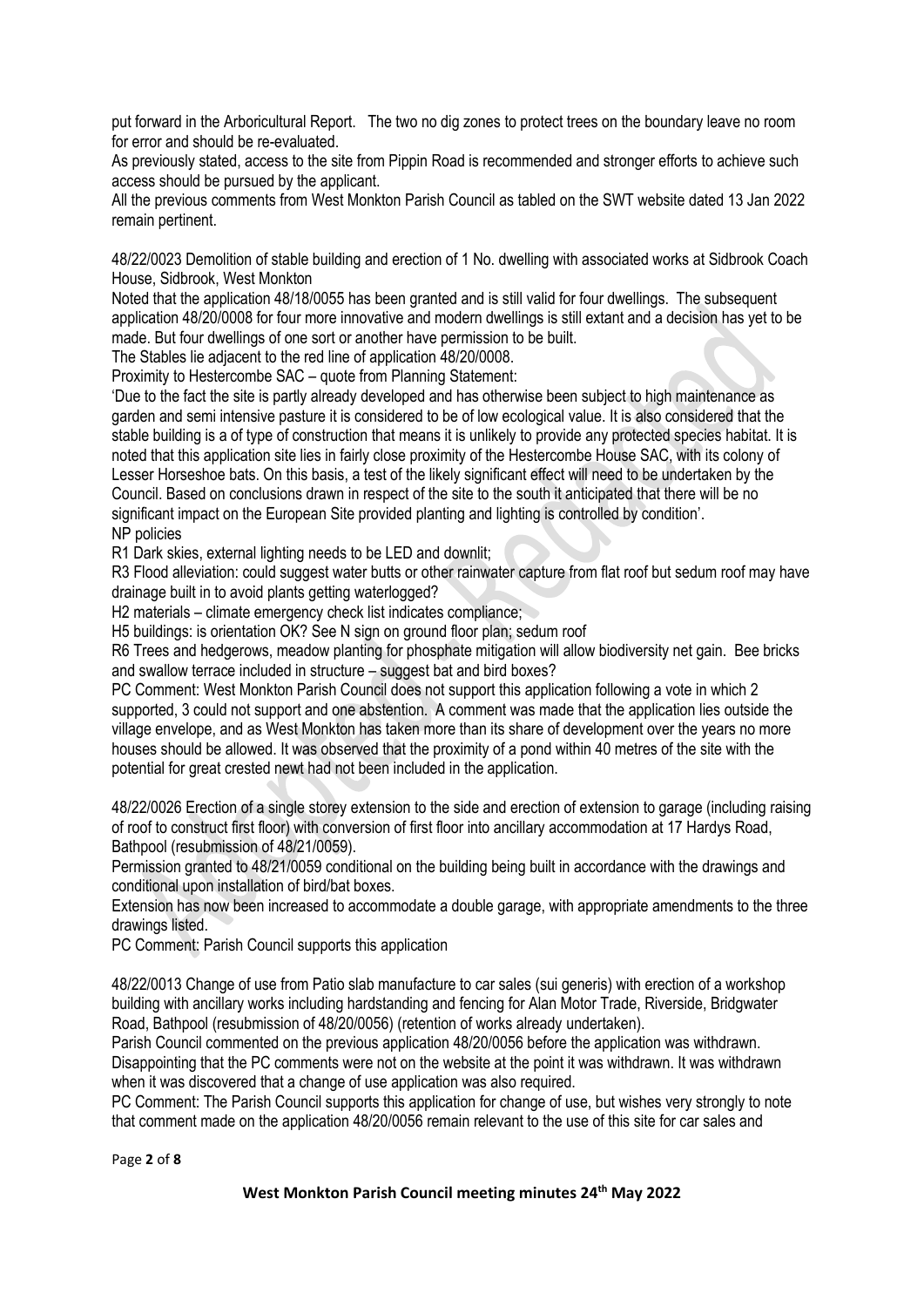erection of a workshop. For ease of reference those comments are included in this response. The comments made on 48/20/0056 are in blue italic, and the comments on 48/22/0013 are in red not italic. Comments from 2020 follow in blue italic with comments on current application in red:

## *48/20/0056 Erection of a workshop for Bathpool Car Sales, Riverside, Area E, Bridgwater Road, Bathpool*

*Current use is for car sales and car hand-washing. The proposal is to demolish the existing buildings and erect a metal clad building in the area closer to the main road, currently without any building on it and used for car washing.*

*Parish Council comments: West Monkton Parish Council objects to the grant of this application on the grounds that insufficient information has been provided and responses on the application form are incorrect (see acreage of site and numbers of employees).*

Amended response is included in the current application 48/22/0013

*The Parish Council notes that neither the application form nor any submitted report indicates how oil and other aspects of car workshop activities will be dealt with – no detail of oil waste storage/disposal or other waste storage/disposal. The surface of the site, known by the Parish Council looks to be largely porous, which raises questions about land contamination both in its current function and for the future proposed use of the site.* No comment has been provided regarding disposal of oil or other materials associated with motor vehicles and

given the proximity to the R Tone, these details should be specified. *Drainage from the site either currently or in the future is not explained, drainage into existing drainage systems raises the question of contamination and the potential for pollution owing to the proximity of the flood relief channel for the River Tone raises environmental concerns.*

A flood risk assessment has been submitted and concludes there will be no increase to the risk of flooding by the proposed application.

*The dimensions of the proposed building are provided but no details of staff facilities have been included. Should the building be erected it is recommended that the building is insulated, and solar panels are installed on the roof to ensure well-being and adequate working conditions for the staff.*

No change to workshop or its location, but toilet is shown in corner of the building. Climate Emergency checklist states that shed will be unheated. Roof should be of sufficnt strength to allow installation of solar panels in the future (enmerging NP policy R6)

*With reference to West Monkton and Cheddon Fitzpaine Neighbourhood Plan (NP) Policies:*

*NP policy R3 Flood attenuation; no details of rainwater capture from the roof are provided.* RWDP on plan indicates no rainwater capture from roof but going direct into drains, which is disappointing.

*Water attenuation is significant as the site lies adjacent to the R Tone flood relief channel.* No information offered in this application – reassurance required that the change of use application will not affect current flood relief measures at Bathpool.

*With reference to NP Policy R1 Dark Skies, no information about internal lighting of the proposed building nor information about how the outside yard will be lit have been provided. In accordance with NP Policy R1 it is required that all lighting is LED (warm white) and down lit, so that bats in the area are not negatively impacted by the proposals.*

No details offered – provision needs to be made.

*No details are offered about demolition of the existing building which involves concrete, metal and various other materials. The potential for environmental contamination is clear and the Parish Council suggests the process should be monitored.*

No information offered: since this application is for retention of works already undertaken, but has the existing building (shown on the block plan) been demolished and were the materials re-used in an environmentally sensitive way?. Existing elevations do not show any building behind boundary fences but that may be owing to height of buildings.

*No information has been provided if any trees are to be removed when the new building is erected, trees in the location have an important screening role and potential foraging for bats and birds nesting sites. It is recommended that no trees are removed during the delivery of this application.* No landscaping information offered.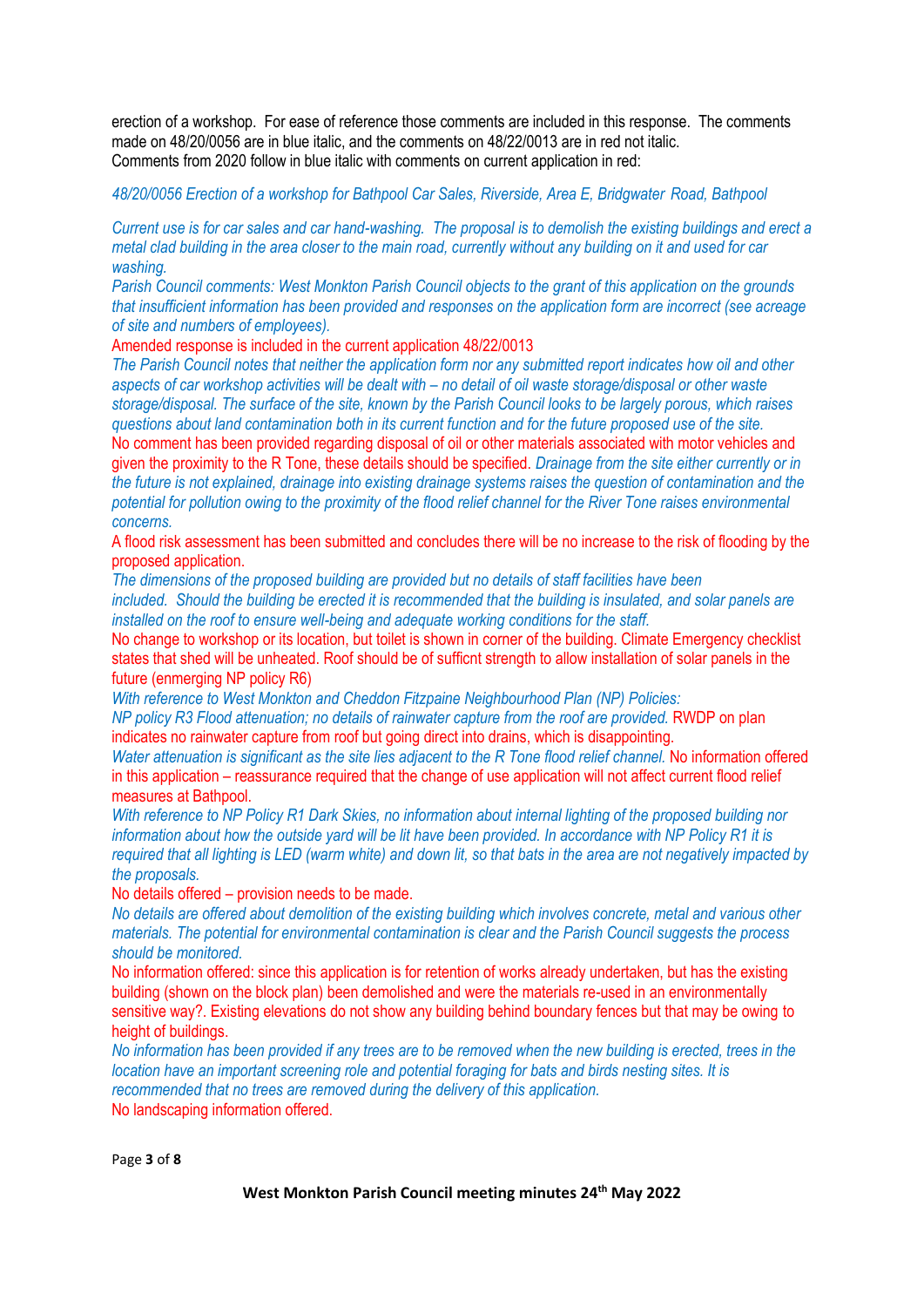48/22/0028 Erection of a single storey extension to the rear of 35 Hob Close, Monkton Heathfield PC comment: The Parish Council supports this application.

48/22/0025 Erection of trellis panels to the top of the garden boundary wall at 8 Mead Way, Monkton Heathfield PC Comment: The Parish Council supports this application

48/22/0032 Conversion of loft into ancillary accommodation at Farthings, 5 Brittons Ash, Hyde Lane, Bathpool PC Comment: The Parish Council supports this application, but owing to the proximity of the Primary School Playing Field to the rear of the property it is recommended that the rear windows of the loft accommodation overlooking the playing field should be of obscured glass.

## **b) To note that Planning decisions made are available on SW+T Council website filed under the application number**

Noted.

## **153/22 MH Developments**

## **a) MH2 update: Feedback from meeting with Developers on 24th May**

Cllr Haskins confirmed that the meeting with Persimmon and Redrow and SWT was a good meeting and that all of the comments that the PC submitted in relation to the MH2 planning application were discussed. Although Persimmon / Redrow were not prepared to make any commitments they took interest in the views of the Parish Council. The Clerk will now update the spreadsheet to record the discussion and agreed actions and circulate it to Councillors, Persimmon / Redrow, the SWT Planning Officer and CSM PC.

During the meeting it was confirmed that the MH2 development is a 50/50 development and it was indicated during the meeting that it would be at least 18 months before construction commences.

## **b) MH1 update: Feedback from meeting with Persimmon Homes on 17th May**

A summary of the items discussed during the meeting with Persimmon Homes on 17<sup>th</sup> May was provided, including:

Grass cutting – Persimmon have commissioned grass cutting which is now underway.

Ragwort – Persimmon have agreed a management plan with Natural England

Football goals in MH1 – Persimmon are agreeable.

Travellers – served notice last week and vacated. Redrow are now working to remove the rubbish left and install a knee high fence to prevent their return.

ERR Phase 1 remedials – completed and Persimmon are now liaising with SCC Highways about adoption. The bus shelter on the Monkton Heathfield Road is being installed imminently and the old bus shelter will be removed.

Attenuation Pond at the Canal Roundabout – has been inspected by Wessex Water and needs to be increased in depth. Persimmon are liaising with Cllr Hall regarding use of the soil being removed from the pond and its possible use on the sports pitch land.

## **c) Sports Pitches Update**

Cllr Hall and Gage have been liaising about the possible repositioning of the clubhouse and drainage connection. Cllr Gage confirmed that he has been provided with a rough estimate for the BMX track of £36k. Item to be added to the agenda for the next meeting to discuss further.

## **d) Hartnells Farm Development Update**

Clerk reported that Persimmon had confirmed that phase 2 of the development is nearing completion. The application in respect of phase 3 is expected to be submitted in the next couple of months. Persimmon are hoping to install the play parks before leaving site at the end of phase 2.

Persimmon have also confirmed that they do not own the strip of land between the development and Mead Way, preventing a point of access being provided.

Page **4** of **8**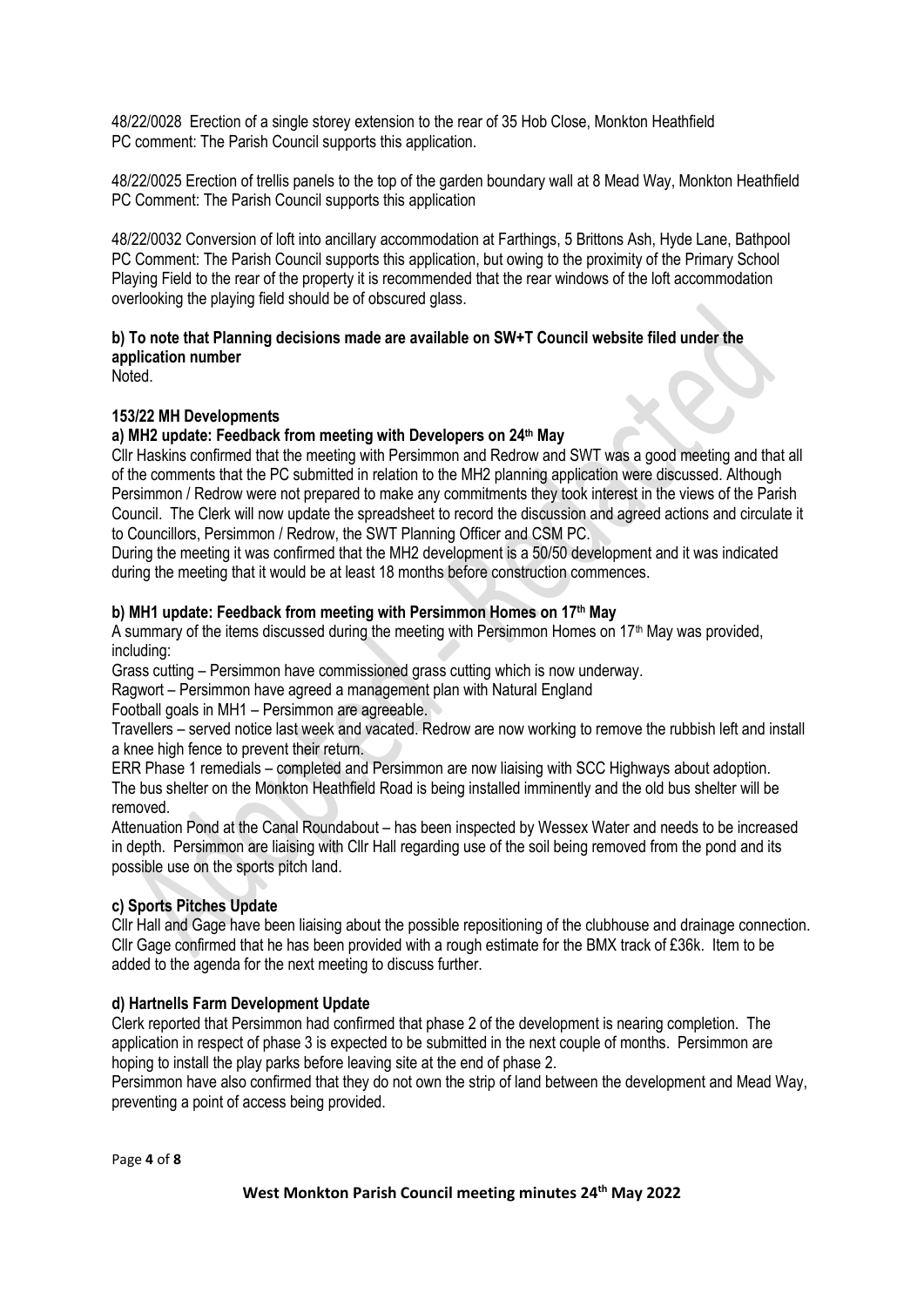## **154/22 Neighbourhood Plan Update**

Assistant Clerk confirmed that she has received an email from Ann Rhodes at SWT confirming that the Examiner is making good progress. The Examiner had a question regarding the SEA which Ann Rhodes has answered. A copy of the response is available on the SWT website.

It was noted that Persimmon / Redrow are aware of the reviewed Neighbourhood Plan and referred to it as an emerging plan and a material consideration in relation to the MH2 planning application.

## **155/22 Community Development Projects**

## **a) CIL Projects:**

## **Footpaths / Renewing gates, stiles and ROW Fingerposts: Update**

Cllr Gage confirmed that the Parish Lengthsman is going to install two new gates at Hyde Farm and Hill Farm. Two gates remain available and will be stored at Hill Farm pending locations being identified for their installation. A request has been received to install one of them are the rear of the Old Churchyard as the existing gate is in a poor state of repair. It was agreed that a gate would be installed at this location.

## **Speed Indicator Device: Update**

Clerk summarised the results from the SID following its operation at Greenway. It was noted that the data confirmed an average speed below 30mph but also provided evidence of speeds above 30mph. The data also confirms the number of vehicle movements in both directions.

The data from the SID will be shared with SCC.

Clerk is working with the Lengthsman to install the SID at the next location in Goosenford.

Cllr Haskins confirmed that police speed enforcement is now taking place at the bottom of Yallands Hill. The 20mph speed limit on the Monkton Heathfield Road was discussed and the planned traffic calming measures. Persimmon are now developing technical drawings for approval by SCC which will be shared with the Parish Council.

## **Land next to new Primary School: Update**

Clerk confirmed that there was no update but that Persimmon are chasing Redrow to provide a response.

## **West Monkton Cricket Club – security fencing / lighting / cameras: Update**

Assistant Clerk outlined a new quote provided by the Cricket Club for birdmouth fencing. Subject to confirmation that the posts would be sufficiently dug into the ground the quote was approved. Proposed by Cllr Elliston, seconded by Cllr Hope and all agreed by show of hands. Assistant Clerk confirmed that the CIL receipts would be used to fund the fencing.

## **BACH Extension: Update.**

Cllr Gage confirmed that there was no update. Clerk to contact the School and request confirmation of when the next Diocese Boarding meeting is.

Cllr Haskins confirmed that he is in correspondence with Brookbridge Timber about providing a quotation for the extension.

## **Pavement between the Canal Bridge and the New Mill Inn**

Cllr Haskins provided an update. A site meeting has taken place with SWT who confirmed that they own all the land behind the pavement and they have made a commitment to cut the hedge and clear the undergrowth. The pavement is only 750mm wide. Once the hedge is removed, it will be possible to widen the pavement between the existing pavement and the hedge. Clerk to explore increasing the width with SCC Highways and make contact with RW Gale about providing a quote for the work and make contact with Western Power about the possibility of moving the lighting columns.

## **West Monkton Village Hall**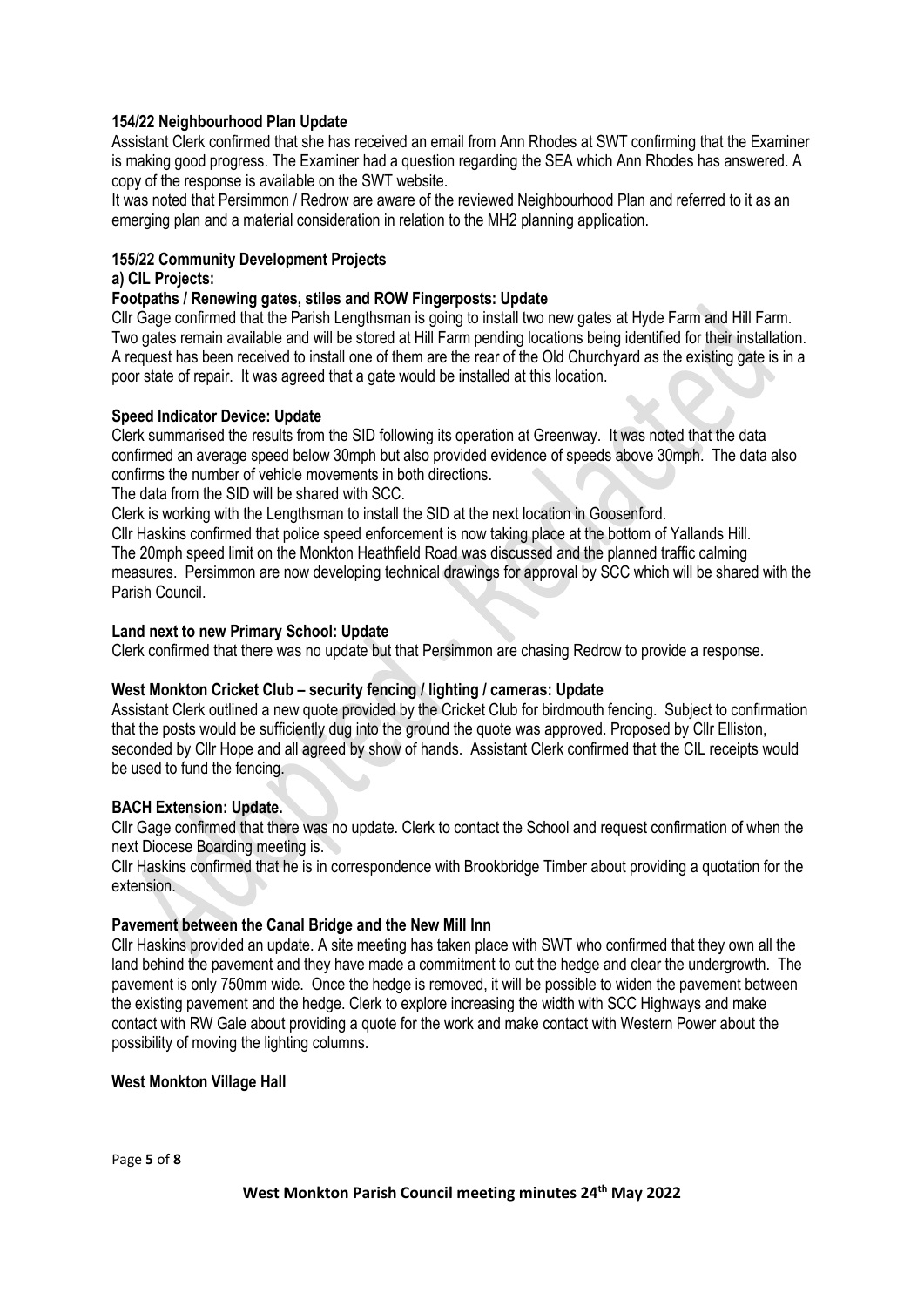Assistant Clerk summarised quotes provided by West Monkton Village Hall to add insulation to the roof. An engineer has advised the Village Hall that strengthening works to the roof need to take place before insulation can be added.

West Monkton Village Hall had requested funding for both the roof strengthening work and the insulation work. A discussion took place about the CIL regulations and whether CIL funding can be used for the roof strengthening work. It was agreed that the Assistant Clerk would respond to the request for funding to confirm that although the PC is supportive of funding the insulation work as it fits with both the CIL regulations and the Parish Councils Climate Change Declaration, that CIL funding couldn't be used for strengthening the roof and suggest that the Village Hall applies for other grant funding that may be available for that element. Assistant Clerk confirmed that members of the Village Hall Management Committee will be attending the June meeting to discuss the application for funding.

## **156/22 Environmental**

## **a) Climate Initiative Programme update**

Assistant Clerk confirmed that the Climate Initiative Programme is being delivered as per the agreed plan. The water butt initiative is currently taking place which is popular.

## **157/22 Community**

## **a) Update**

Cllr Elliston reported the following issues in the community:

Aginhills Play Park – wooden columns have been vandalized / are rotten. It was noted that a Management Company is responsible for maintaining the playpark and the contact details for them are available on the noticeboard in the playpark.

Dog Poo – an issue, particularly around Hob Close. It was noted that a dual purpose bin should be added once the area has been adopted.

Microgrid – a member of the public has requested that the Parish Council promotes microgrids where energy generated from solar panels is shared locally so that households are less dependent on the National Grid. Cllr Elliston to ask the member of the public to develop a proposal that the Parish Council can consider supporting and suggested that the Parish Council could support the proposal by providing grants for homeowners to purchase the required equipment.

## **b) Community Fridge update**

Assistant Clerk Community provided an update on the Community Fridge. Eight volunteers are now supporting the project. A checklist of requirements is currently being worked through. The volunteers have developed a leaflet about the fridge which will be called 'Our Community Fridge – Monkton Heathfield'. Assistant Clerk Community confirmed that she had attended a Food Resilience Networking meeting today and will be meeting with the Co-op again tomorrow to agree a launch date. SWT have also been in contact offering staff members to support the project as their staff volunteering days. These volunteers could help with preparing and launching the community fridge. A write up on the fridge has been developed and shared with the Diocese, Persimmon and others. Any money raised from the Jubilee will be put towards the remaining costs involved with setting up the Community Fridge.

## **c) Queen's Platinum Jubilee Update**

Assistant Clerk Community provided an update on the plans for the Jubilee events and confirmed that everything is on track. Suggested roles for volunteers, Councillors and the Clerks were shared at the meeting. Arrangements have been made for someone to stay on site on the Thursday and Friday evening overnight for security. Arrangement for fuel and how to fill the Beacon Brazier were discussed.

## **158/22 Parish Council administration**

## **a) Resignation of Assistant Clerk**

Cllr Haskins confirmed that the Assistant Clerk has tendered her resignation and will be leaving the Parish Council at the end of July.

Page **6** of **8**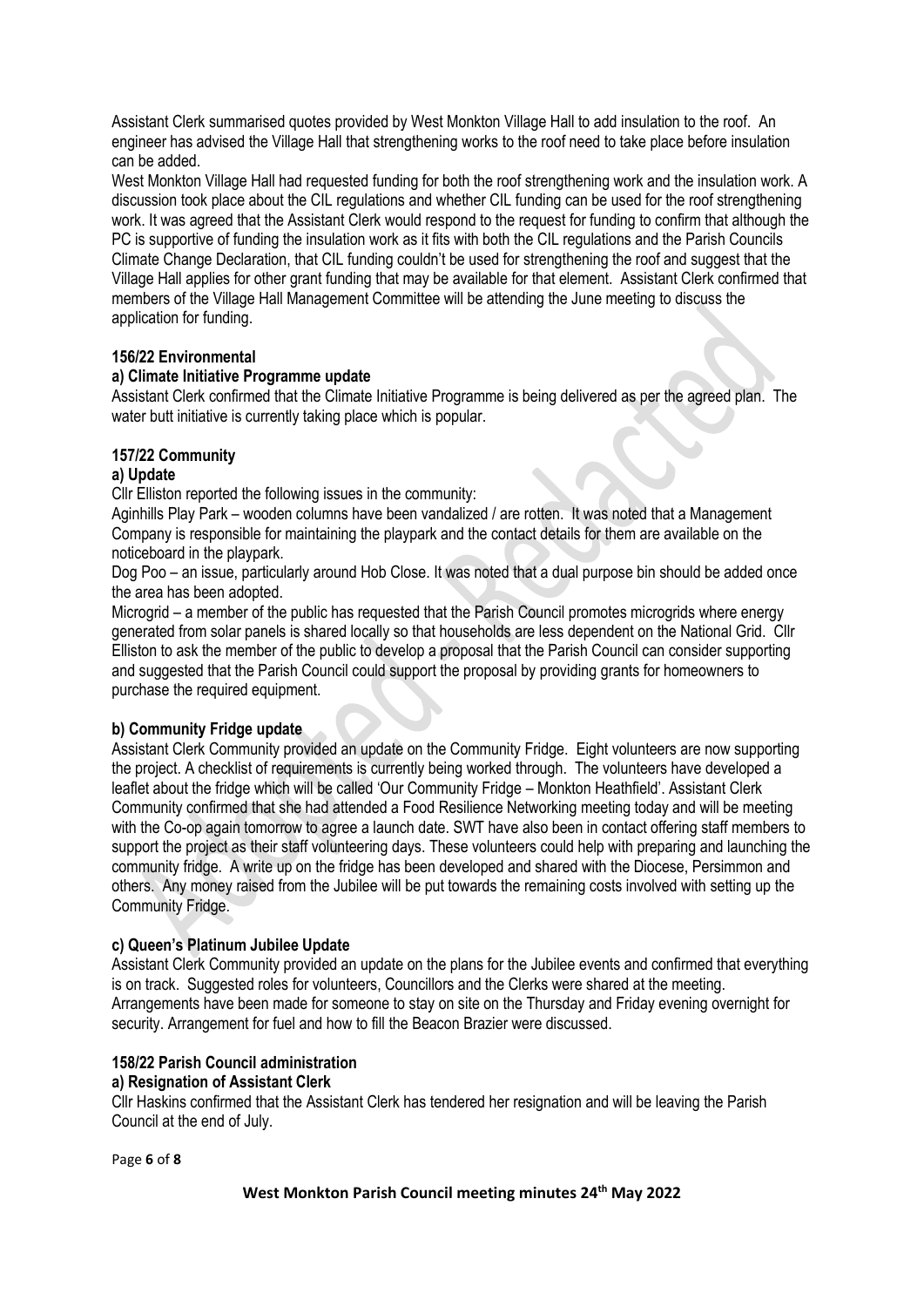The Clerk and Assistant Clerk Community have discussed the impact of the Assistant Clerks departure and the Assistant Clerk Community has agreed to increase the hours she works for the Parish Council and take some of the Clerks responsibilities to enable the Clerk to have capacity to take on the Assistant Clerks responsibilities.

## **b) Consider quote to obtain Scribe financial software**

Clerk confirmed that she had attended a demo of Scribe which is a financial software designed specifically for Parish and Town Councils. Clerk described the capabilities of Scribe and how it is likely to save time through out the year in developing the Parish Councils financial records and also at the end of year during the Annual Audit. Clerk summarised the quote provided by Scribe which includes an initial set up cost. It was proposed by Cllr Hall, seconded by Cllr Elliston and agreed with all in favour to accept the quote.

## **159/22 Other matters for report only – items for discussion - no decision**

## **a) Items for next meeting agenda – by Monday 6 th June 2022 or Monday 20th June 2022** Noted.

Assistant Clerk summarised correspondence that she had received from Kevin Chedzoy in relation to producing the Platinum Walk signs. It was agreed to keep the agreed design and look for alternative sign makers to produce it.

## **Confidential Session**

*(Due to confidential negotiations with the Developer).*

## **160/22 MH1 Tree planting, Play Park remedials, POS adoption and Sports Pitches update**

Cllr Hall confirmed that a meeting has taken place with Wee Trees to discuss the tree planting required on the ERR. Wee Trees will provide a quote for planting in the next planting season.

Assistant Clerk Community confirmed that a donation of £800 has been provided by Howdens for planting trees in the Somerset Wood.

Cllr Elliston suggested that the Parish Council should recognise that as a result of it taking over the public open spaces residents will be in receipt of a bill for the annual fee during a cost of living crisis. It was noted that appropriate communication with residents was needed during the period of the Parish Council taking over the public open spaces to ensure that an understanding of the reasons and benefits of the Parish Council taking this action is developed with residents.

*(Due to confidential negotiations regarding the lease)*

## **161/22 Country Park: Update**

Clerk confirmed that there was no update and a response to the email to Sally Stark about the CP lease was awaited.

## **162/22 Dates of forthcoming meetings:**

Parish Council: Second Tuesday in the month (Business focused meeting) 2022: 14th Jun, 12th Jul, 9th Aug, 13th Sep, 11th Oct, 8th Nov, 13th Dec. Extraordinary Parish Council Meeting to consider Glebe Farm planning application: 19<sup>th</sup> Apr at 7pm Fourth Tuesday in the month (Community / project focused meeting) 2022: 28th Jun, 26th Jul, 23rd Aug, 27th Sep, 25th Oct, 22nd Nov. Audit Working Party: 22nd July 2022 at 9.00am (Virtual) Annual Parish Meeting: March 2023 TBC BACH committee: 7<sup>th</sup> June 2022 at 7pm Budget and Precept Working Party TBC November 2022 at 7pm

Meeting finished at 10.20pm

Page **7** of **8**